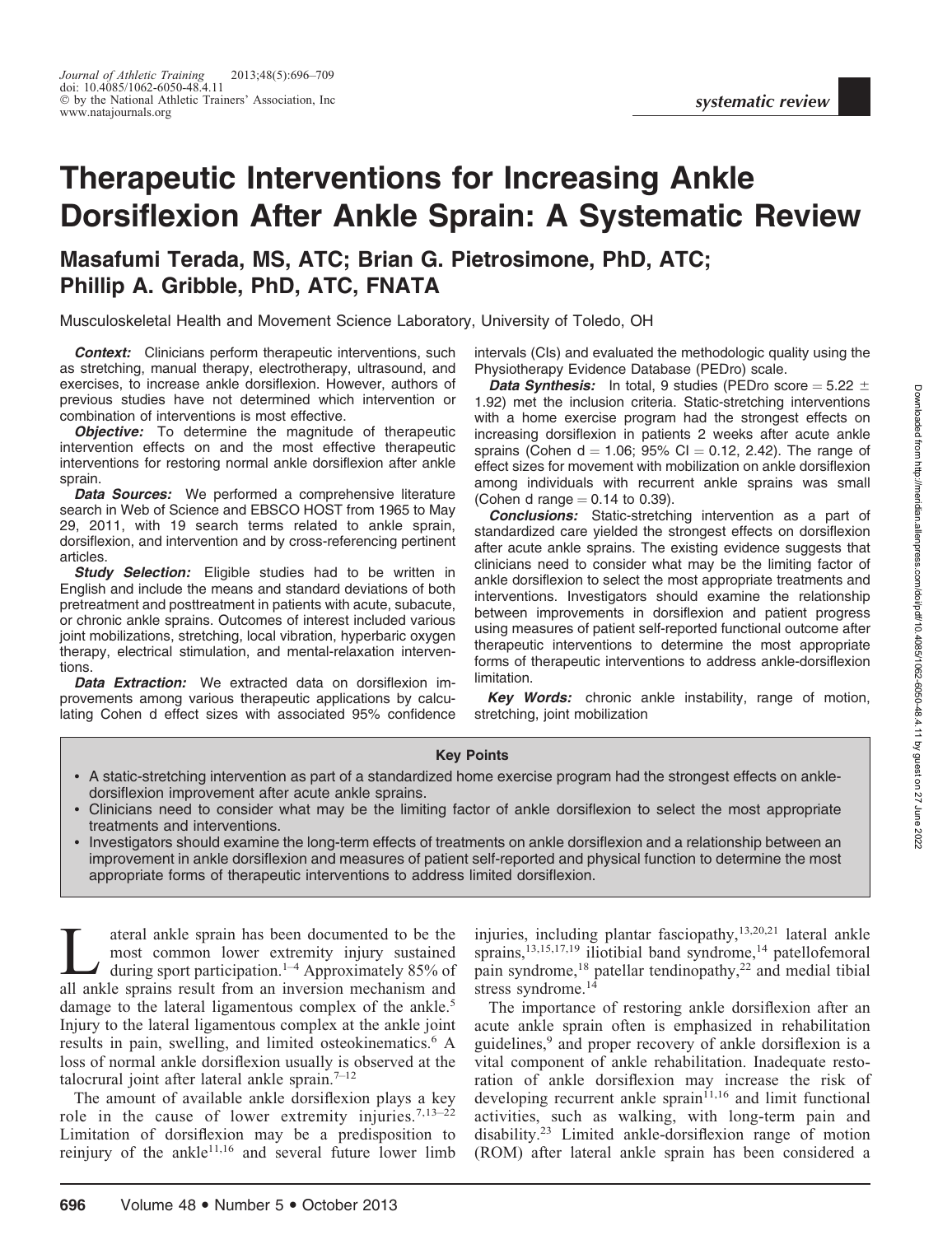predisposing factor for recurrent ankle sprain because diminished dorsiflexion prevents the ankle from reaching its closed-pack position by holding the ankle in a hypersupinated position. Therefore, ensuring appropriate restoration of ankle dorsiflexion after ankle sprain has important clinical implications for restoring full functional abilities, ultimately leading to reduced risk of recurrent ankle sprain.

Clinicians perform several therapeutic interventions, such as stretching, manual therapy, electrotherapy, ultrasound, and exercises, to increase ankle dorsiflexion. However, the intervention or combination of interventions that most effectively improves ankle dorsiflexion has not been established. In previous systematic reviews,  $24-26$  researchers have examined the effects of specific intervention techniques of manipulative therapy on various outcome variables. In addition, Bleakley et al<sup>27</sup> conducted a systematic review with a comprehensive search of various therapeutic interventions to provide evidence for the management of ankle sprains and the prevention of longterm complications; however, the authors focused only on patients with an acute ankle sprain. Therefore, the purpose of this systematic review was to determine the magnitude of therapeutic intervention effects on and the most effective therapeutic interventions for restoring normal ankle dorsiflexion after ankle sprain. In contrast to previous reviews,24–26 we comprehensively searched the existing literature to determine the effectiveness of various therapeutic intervention techniques in restoring ankle dorsiflexion in patients with acute, subacute, or recurrent ankle sprains. By providing a quantitative estimate of the magnitude of the effect of therapeutic interventions, our review provides a new perspective on the evidence of interventions to restore ankle dorsiflexion in various stages of ankle-sprain conditions.

# **METHODS**

# Search Strategy

The primary author performed a comprehensive search for articles in the electronic databases Web of Science and EBSCO HOST based on combinations of the key words shown in Figure 1. In addition, articles that met inclusion criteria and were published electronically on MEDLINE (PubMed) ahead of print were included. The articles had to be written in English and published from 1965 to May 29, 2011. The references in the citation lists of potentially included articles were screened to identify additional articles that may have met the inclusion criteria and were not identified during the original database searches.

#### Selection Criteria

We identified research articles in which authors evaluated various therapeutic intervention techniques. We examined the full text of studies identified through the electronic searches and the cross-referenced bibliographies of these studies to determine whether they met the following inclusion criteria (Figure 1):

1. The authors included participants only with acute, subacute, or recurrent ankle sprains. We defined *acute* ankle sprain as occurring within 96 hours before study participation and resulting in swelling, pain, and limited function. Subacute ankle sprain was defined as occurring within 1 to 8 weeks before study participation. Finally, recurrent ankle sprain was defined as a history of at least 1 lateral ankle sprain and a recurrent episode of the ankle giving way (instability).

- 2. The authors examined the efficacy of at least 1 of the following interventions: manual therapy, therapeutic modalities, therapeutic exercises, or medication.
- 3. The authors did not examine the effect of manipulation with high velocity as an intervention because it is outside of the scope of practice for some clinicians, and we desired to report outcomes that would have broad clinical application.
- 4. The authors compared interventions with placebo, control, or other standard-of-care conditions.
- 5. The authors assessed active, passive, or functional ankle dorsiflexion ROM as an outcome measure.
- 6. The authors reported ankle-dorsiflexion means and standard deviations of both pretreatment and posttreatment or baseline and follow-up measurements; these data are necessary to calculate a standardized effect size for inclusion of these studies in the final data analysis. If the required statistical and numerical data were not reported in the published studies, we contacted authors through e-mail to request these data before deciding whether to exclude the published article from this review.

# Data Extraction

The primary author extracted the relevant information in the selected studies. The data of interest were assessments of ankle dorsiflexion. After the inclusion criteria were applied to the title and abstracts, 70 454 of 70 471 articles and 5153 of 5194 articles were excluded from Web of Science and EBSCO HOST, respectively (Figure 1). Our electronic search using MEDLINE and cross-referenced bibliographies of potentially included studies produced an additional 3 articles. We read the remaining 61 articles in their entirety and excluded 52 because they did not meet the inclusion criteria. Nine studies met the inclusion criteria and were included for final data analysis.28–36 Discrepancies in data extraction were solved by discussion.

# Methodologic Quality

After the research articles were identified for inclusion in the review, we applied the Physiotherapy Evidence Database (PEDro) scale<sup>37,38</sup> to rate their quality. Each author used the PEDro scale to independently rate the studies that met the specified criteria. If agreement in a study's score was not achieved, the authors discussed and came to a consensus on a score. In addition, levels of evidence and grades of recommendation presented in the Oxford Centre for Evidence-based Medicine<sup>39</sup> were applied to all included articles.

# Data Synthesis

To be combined for data analysis, we categorized the included studies into 2 primary groupings of evidence based on onset of injury. The 2 groups were termed as (1) acute/subacute ankle sprain and (2) recurrent ankle sprain. We further subdivided the acute/subacute ankle sprain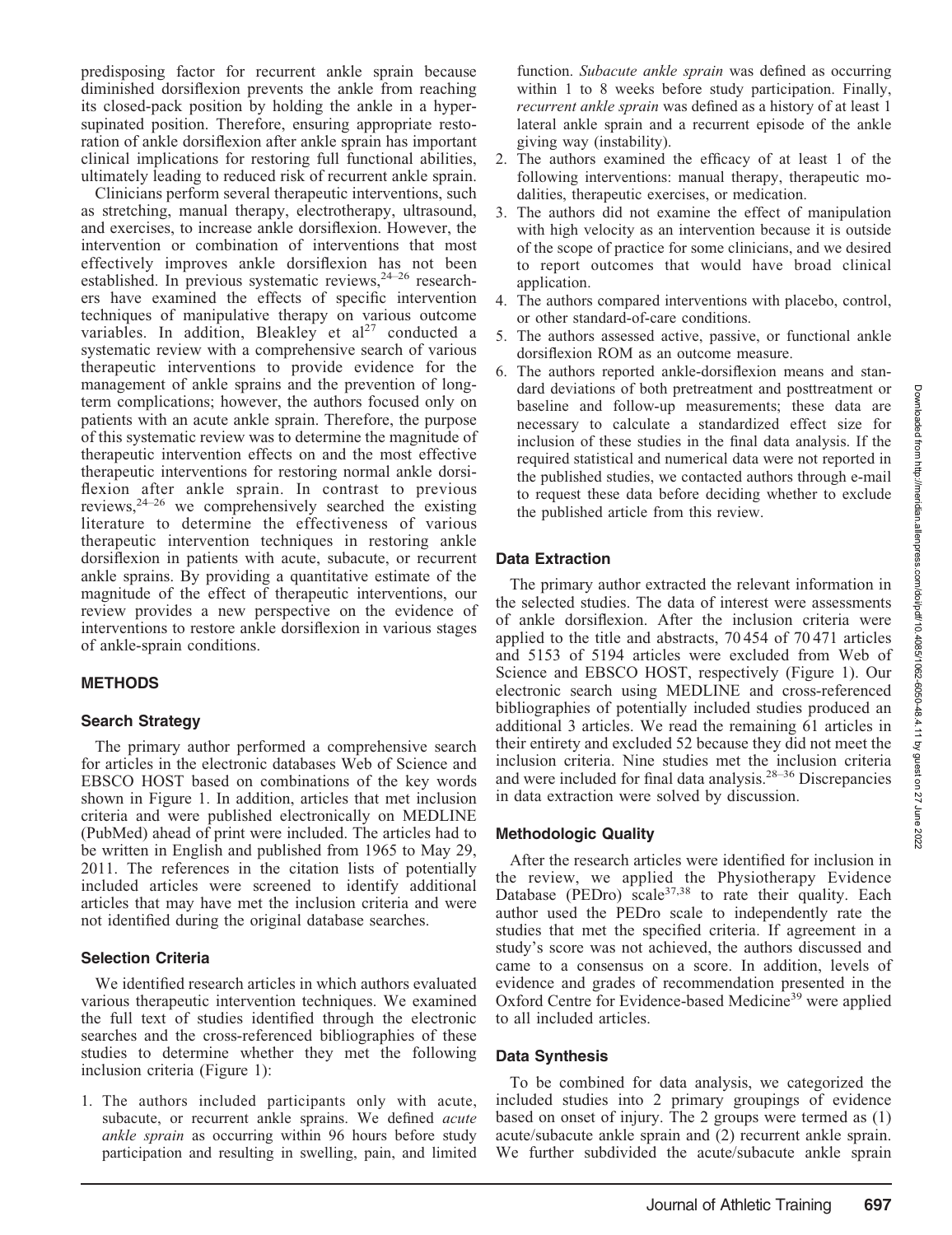

Youdas et al<sup>34</sup> Christakou et al<sup>35</sup> Peer et al<sup>36</sup>

Figure 1. Flow chart of included and excluded studies.

group into 4 subcategories of interventions: (1.1) manual therapy, (1.2) therapeutic modalities, (1.3) therapeutic exercises, and (1.4) psychological intervention. Only 2 articles included participants with recurrent ankle sprain, so this group was not subdivided.

To assess the magnitude of treatment effects, we calculated Cohen d effect sizes using means and standard deviations of pretreatment and posttreatment data or baseline and follow-up data for each study. $40,41$  If effect sizes were provided in the original publication, we recalculated the effect size for consistency in comparison across all the studies included in this review. The strength of an effect size was interpreted as weak (Cohen  $d \le 0.4$ ), moderate (Cohen d range  $=$  >0.40– $\leq$  0.8), or strong (Cohen d  $> 0.8$ ).<sup>40,41</sup> We also calculated 95% confidence intervals (CIs) around the effect size. When interpreting an effect size, the researcher should note the magnitude of the point measure and the width of the 95% CI and should consider whether the range of CIs crosses zero. One cannot determine if a truly beneficial or harmful effect would be present in 95% of the samples collected when the 95% CI crosses zero. Therefore, studies yielding large effect sizes and small CIs that do not cross zero have the strongest clinical importance. We used Excel 2010 (Microsoft Corporation, Redmond, WA) for statistical analysis.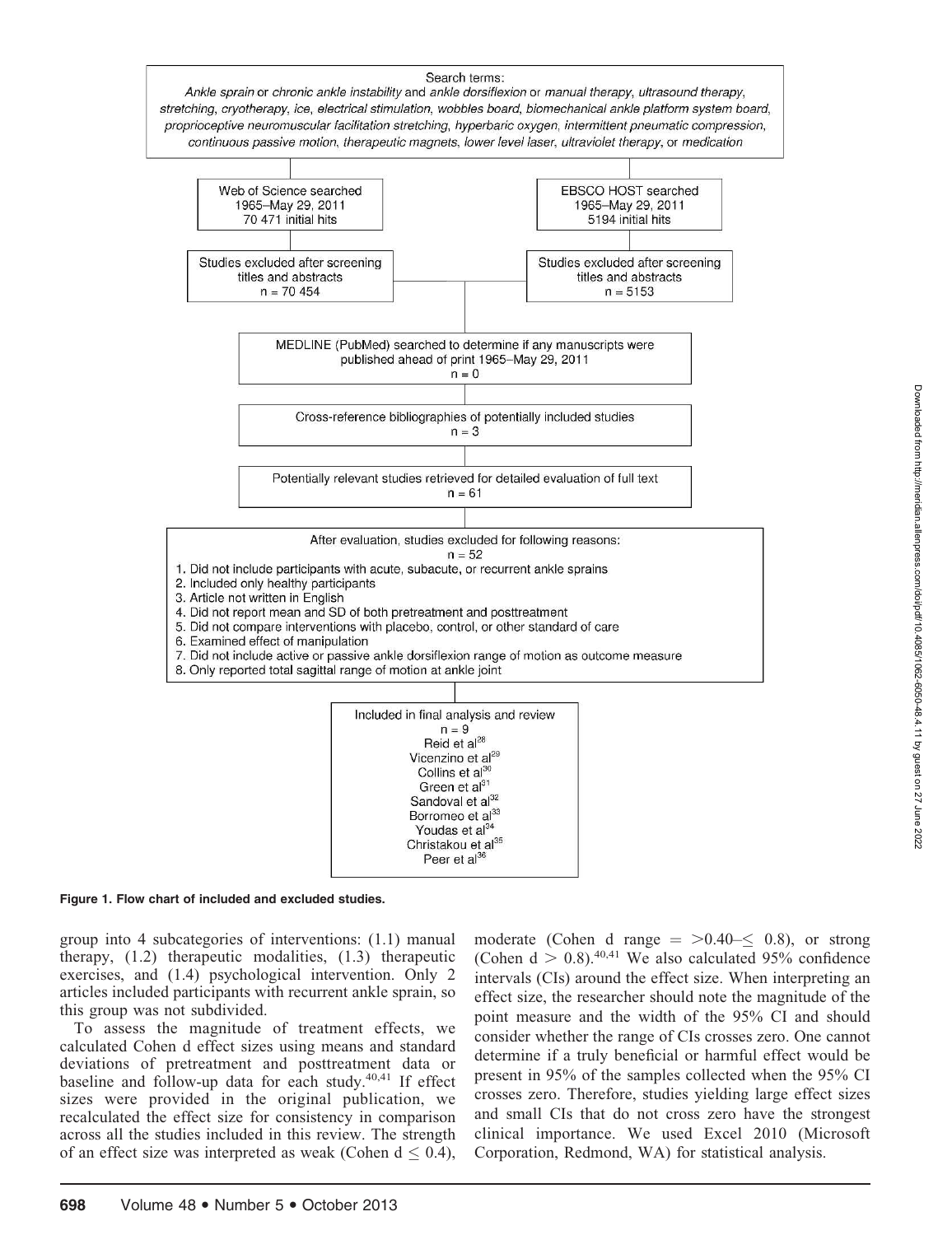# RESULTS

A full overview of interventions performed in the 9 studies included in this systematic review is provided in Table 1.28–36 The authors of these 9 studies conducted randomized control, randomized, or outcome measures trials. A total of 196 patients with acute, subacute, or recurrent ankle sprains participated in the included trials.

The methodologic quality scores of included studies can be found in Table 2. Scores on the PEDro scale ranged from 1 to 8 out of 10 points (mean  $= 5.22 \pm 1.92$ ). The level of evidence of each study included in this review was 2b or 2c. Level 2b is a relatively weak recommendation with moderate-quality evidence, indicating that alternative interventions may be better for some patients with an ankle sprain under some circumstances. Level 2c is a weak recommendation with low-quality evidence, meaning that the effect of an intervention is uncertain. Although some of the 8 studies categorized as level of evidence 2b had moderate to large standard deviations, the method of randomized control trials was considered acceptable.

# Acute/Subacute Ankle Sprain

Seven of 9 studies that fit the inclusion criteria incorporated the use of movement with mobilization  $(MWM)$ ,<sup>30</sup> passive oscillatory joint mobilization,<sup>31</sup> local vibration therapy,<sup>36</sup> high-voltage pulsed stimulation (HVPS),<sup>32</sup> static stretching,<sup>34</sup> hyperbaric oxygen,<sup>33</sup> and psychological interventions $35$  for the improvement in ankle dorsiflexion. The effect sizes for treatment groups in these 7 studies ranged from  $-0.02$  to 1.99, and the CIs across effect sizes for 5 studies crossed zero. Effect sizes and associated 95% CIs are shown in Table 3.

**Manual Therapy.** Two included studies $30,31$  in which the investigators evaluated MWM and Maitland passive oscillatory joint mobilization after acute or subacute ankle sprain were categorized into this group (Table 3, Figure 2). These authors examined the immediate pre-post changes in dorsiflexion from 1 dose of these interventions. Collins et al<sup>30</sup> provided only single treatment sessions of MWM to 16 patients with subacute ankle sprain, whereas Green et  $al<sup>31</sup>$ performed 6 sessions of passive oscillatory joint mobilization with standard-of-care treatments for 19 patients with acute lateral ankle sprains until full recovery of ankle-dorsiflexion ROM was achieved. We graded the strength of recommendation as 2b because the randomized control study design yielded improvements in dorsiflexion that were observed consistently after 1 passive joint mobilization or MWM. However, the effect sizes for prepost improvement in ankle dorsiflexion were small (Cohen  $d = 0.09$ ) to moderate (Cohen  $d = 0.45$ ) after each single application of passive oscillatory joint mobilization, and  $95\%$  CIs crossed zero.<sup>27</sup> The effects of MWM on weightbearing dorsiflexion among patients with subacute ankle sprain were small (Cohen  $d = 0.38$ ), and 95% CIs crossed zero. These small effect sizes with large 95% CIs indicate that the improvements in ankle dorsiflexion after 1 dose of joint mobilization or MWM were not clinically important. The control groups from both studies demonstrated harmful or small effects (range  $=$  -0.06–0.27) on ankle dorsiflexion with 95% CIs overlapping zero. The effect sizes for the immediate pre-post changes in dorsiflexion from 1 dose of these interventions are presented in Table 3 and Figure 2.26

From baseline measurement before the first treatment session to follow-up measurement after each treatment session, improvements in ankle-dorsiflexion ROM were observed in both the joint mobilization and control groups with large effect sizes and small 95% CIs that did not cross zero.<sup>31</sup> Patients in the control group received the standardof-care treatment alone that included the rest, ice, compression, and elevation (RICE) protocol. Effect sizes for the improvements in dorsiflexion from multiple treatment sessions are presented in Table 3. The large effect sizes observed in both groups indicate the combination of joint mobilization and RICE protocol or the RICE protocol alone are both clinically beneficial for improving ankle dorsiflexion, but the true beneficial effect of multiple consecutive applications of a passive oscillatory joint mobilization alone for improving ankle dorsiflexion is inconclusive. In addition, patients were discharged from the trials when they restored full dorsiflexion ROM, so the number of treatment sessions was not the same for all patients.

Therapeutic Modalities. In 3 of the 7 studies, investigators examined the effectiveness of therapeutic modalities, specifically HVPS plus conventional treatment, $32$  hyperbaric oxygen, $33$  and biomechanical muscle stimulation  $(BMS)^{36}$  after an acute ankle sprain on dorsiflexion. Borromeo et al $33$  and Peer et al $36$  reported the immediate pre-post changes in dorsiflexion from 1 dose of hyperbaric oxygen and BMS, respectively. The effect sizes at immediate follow-up for the treatment groups in these 2 studies were small (hyperbaric: Cohen  $d = 0.46$ ; BMS: Cohen  $d = 0.52$ ), with 95% CIs around the effect sizes that crossed zero (Table 3, Figure 3).

Borromeo et al<sup>33</sup> and Sandoval et al<sup>32</sup> examined changes in dorsiflexion between baseline and follow-up from multiple consecutive doses of hyperbaric oxygen and HVPS. The effect sizes for these pre-post intervention series changes in dorsiflexion for treatment groups in the included studies ranged from 0.35 to 1.32 (Table 3, Figure 3). The 95% CI around effect sizes did not cross zero for the hyperbaric oxygen treatment group but crossed zero for the HVPS treatment groups.

The control groups from all 3 studies produced a broad range of small to large effect sizes (Cohen d range  $=$  -0.05 to 0.81), but all associated 95% CIs crossed zero.

Therapeutic Exercises. Only 1 study was categorized into this group. Youdas et al<sup>34</sup> conducted a randomized trial to examine improvements in active ankle-dorsiflexion ROM after static stretching was added to standardized treatments consisting of cryotherapy, strengthening, and proprioceptive training for acute lateral ankle sprains. A total of 21 patients received 30 seconds, 1 minute, or 2 minutes of static calf stretching with standard-of-care treatments for 6 weeks after their acute ankle sprains. Active ankle-dorsiflexion ROM increased after 2, 4, and 6 weeks of static calf stretching with standard-of-care treatments. Strong effects for ankle-dorsiflexion improvements were found after a standardized home treatment program with static stretching, and 95% CIs did not cross zero (Table 3, Figure 4).

Psychological Intervention. This category included only 1 study. Christakou et  $al^{35}$  investigated the efficacy of mental relaxation and imagery interventions combined with a physiotherapy program on ankle ROM, pain, and edema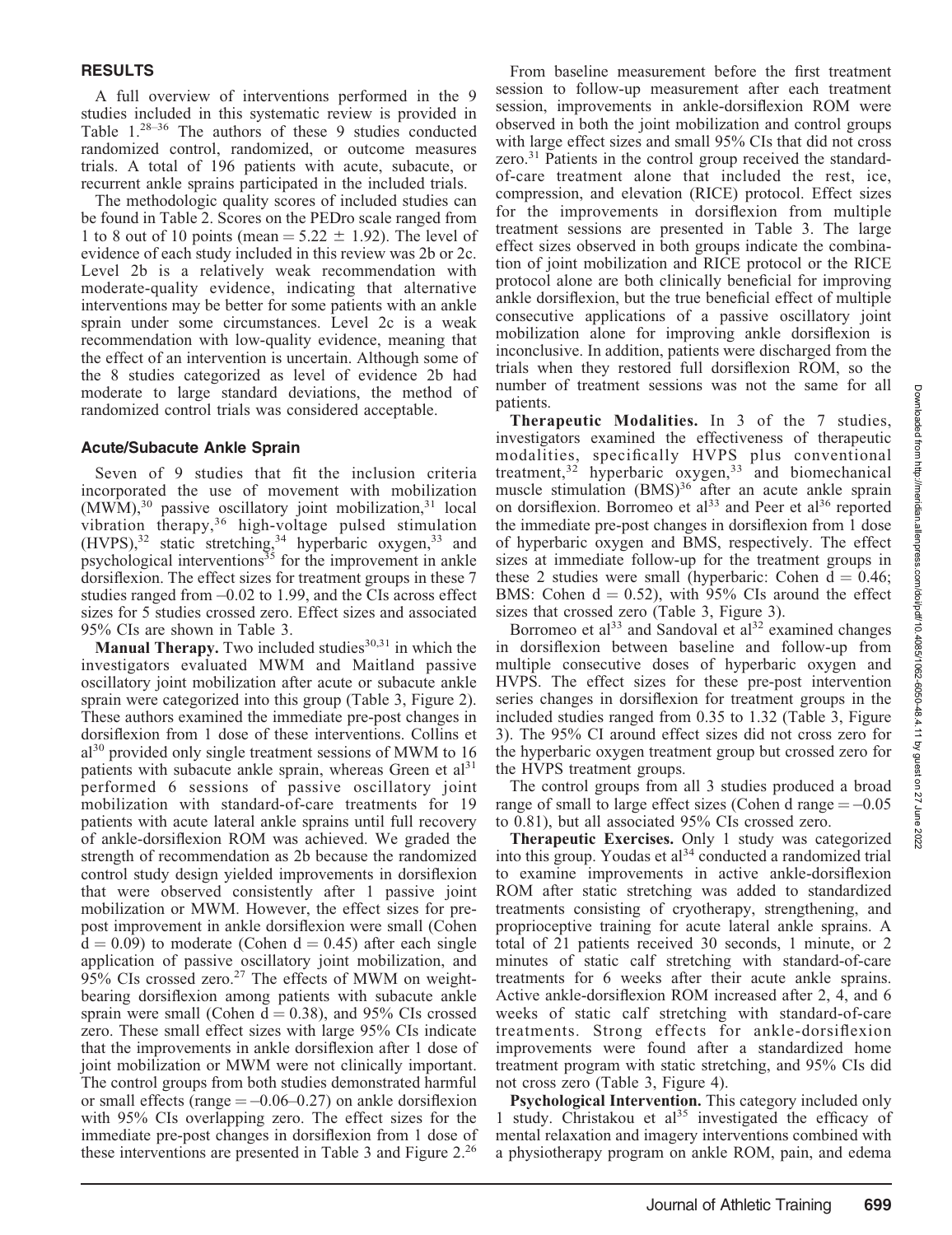Table 1. Article Content Summary Table 1. Article Content Summary

|                           | Result       | after movement with<br>bearing dorsiflexion<br>Increased weight-<br>mobilization   | bearing and weight-<br>bearing dorsiflexion<br>bearing movement<br>with mobilization<br>after nonweight-<br>Increased weight-                                          | after movement with<br>bearing dorsiflexion<br>Increased weight-<br>mobilization     | pain-free dorsiflexion<br>with fewer sessions.<br>group achieved full,<br>Increased dorsiflexion<br>mobilization. The<br>joint mobilization<br>after joint                          | high-voltage pulsed-<br>High-voltage pulsed-<br>current electrical<br>current electrical<br>stimulation $(+)$<br>stimulation (-)<br>conventional<br>treatments <sup>b</sup>                                                                                                  |
|---------------------------|--------------|------------------------------------------------------------------------------------|------------------------------------------------------------------------------------------------------------------------------------------------------------------------|--------------------------------------------------------------------------------------|-------------------------------------------------------------------------------------------------------------------------------------------------------------------------------------|------------------------------------------------------------------------------------------------------------------------------------------------------------------------------------------------------------------------------------------------------------------------------|
| Form of                   | Measurement  | Weight-bearing<br>dorsiflexion<br>ankle                                            | Weight-bearing<br>dorsiflexion<br>ankle                                                                                                                                | Weight-bearing<br>dorsiflexion<br>ankle                                              | template (100<br>Pain-free ankle<br>dorsiflexion<br>Lidcombe<br>with the<br>z                                                                                                       | dorsiflexion<br>goniometer<br>with a<br>Ankle                                                                                                                                                                                                                                |
|                           | $\mathbf{C}$ | sham; session<br>2: movement<br>11 (Session 1:<br>mobilization)<br>with            | 16 <sup>a</sup>                                                                                                                                                        | 16 <sup>a</sup>                                                                      |                                                                                                                                                                                     | $\frac{1}{2}$                                                                                                                                                                                                                                                                |
| Control Intervention      | Description  | sets $\times$ 10 repetitions<br>Sham mobilization: 2                               | No movement with<br>mobilization                                                                                                                                       | 1. Placebo: sham<br>movement with<br>mobilization; 2.<br>mobilization<br>control: no | Rest, ice, compression, 19<br>and elevation only                                                                                                                                    | Conventional<br>treatment <sup>b</sup>                                                                                                                                                                                                                                       |
|                           | $\mathbf{C}$ | 12 (Session 1:<br>mobilization;<br>movement<br>session 2:<br>sham)<br>with         | 16 <sup>a</sup>                                                                                                                                                        | 16a                                                                                  | $\overline{9}$                                                                                                                                                                      | pulsed-current<br>stimulation $(+)$<br>pulsed-current<br>stimulation $(-)$<br>$= 8$ ; high-<br>electrical<br>electrical<br>voltage<br>တ                                                                                                                                      |
| Experimental Intervention | Description  | mobilization: 2 sets<br>$\times$ 10 repetitions<br>movement with<br>Weight-bearing | mobilization: 4 sets<br>mobilization: 4 sets<br>1. Nonweight-bearing<br>movement with<br>movement with<br>weight-bearing<br>$\times$ 4 glides; 2.<br>$\times$ 4 glides | mobilization: 3 sets<br>$\times$ 10 repetitions<br>movement with<br>Weight-bearing   | elevation for 20 min;<br>talus: 2 sets of 60 s<br>mobilization of the<br>compression, and<br>small-amplitude<br>oscillatory joint<br>anteroposterior<br>2. passive<br>1. Rest, ice, | 1. High-voltage pulsed- High-voltage<br>stimulation $(+)$ for 30<br>min and conventional<br>min and conventional<br>stimulation $(-)$ for 30<br>treatments <sup>b</sup> ; 2. high-<br>current electrical<br>current electrical<br>voltage pulsed-<br>treatments <sup>b</sup> |
| Length of                 | Intervention | 1 session                                                                          | Nonweight-bearing<br>session; weight-<br>movement with<br>movement with<br>mobilization: 1<br>mobilization: 1<br>bearing<br>session                                    | 1 session                                                                            | within 6 treatment<br>sessions over the<br>motion restored<br>Until full range of<br>14-d treatment<br>period                                                                       | or until he or she<br>Until the participant<br>completed the 8-<br>Treatments were<br>reached the end<br>sessions per wk.<br>of the treatment<br>provided once a<br>wk treatment.<br>day with 5                                                                              |
|                           | z            | 23                                                                                 | $\frac{6}{5}$                                                                                                                                                          | $\frac{6}{5}$                                                                        | 38                                                                                                                                                                                  | 27                                                                                                                                                                                                                                                                           |
| Participants              | Condition    | Recurrent ankle sprain                                                             | Recurrent ankle sprain                                                                                                                                                 | lateral ankle sprain<br>Collins et al <sup>30</sup> Grade 2 subacute                 | Green et al <sup>31</sup> Acute lateral ankle<br>sprain                                                                                                                             | lateral ankle sprain<br>Grade 1 or 2 acute                                                                                                                                                                                                                                   |
|                           | Study        | Manual therapy<br>Reid et al <sup>28</sup>                                         | Vicenzino<br>$et$ a <sup><math>29</math></sup>                                                                                                                         |                                                                                      |                                                                                                                                                                                     | Therapeutic modalities<br>Sandoval<br>$et$ a $ ^{32}$                                                                                                                                                                                                                        |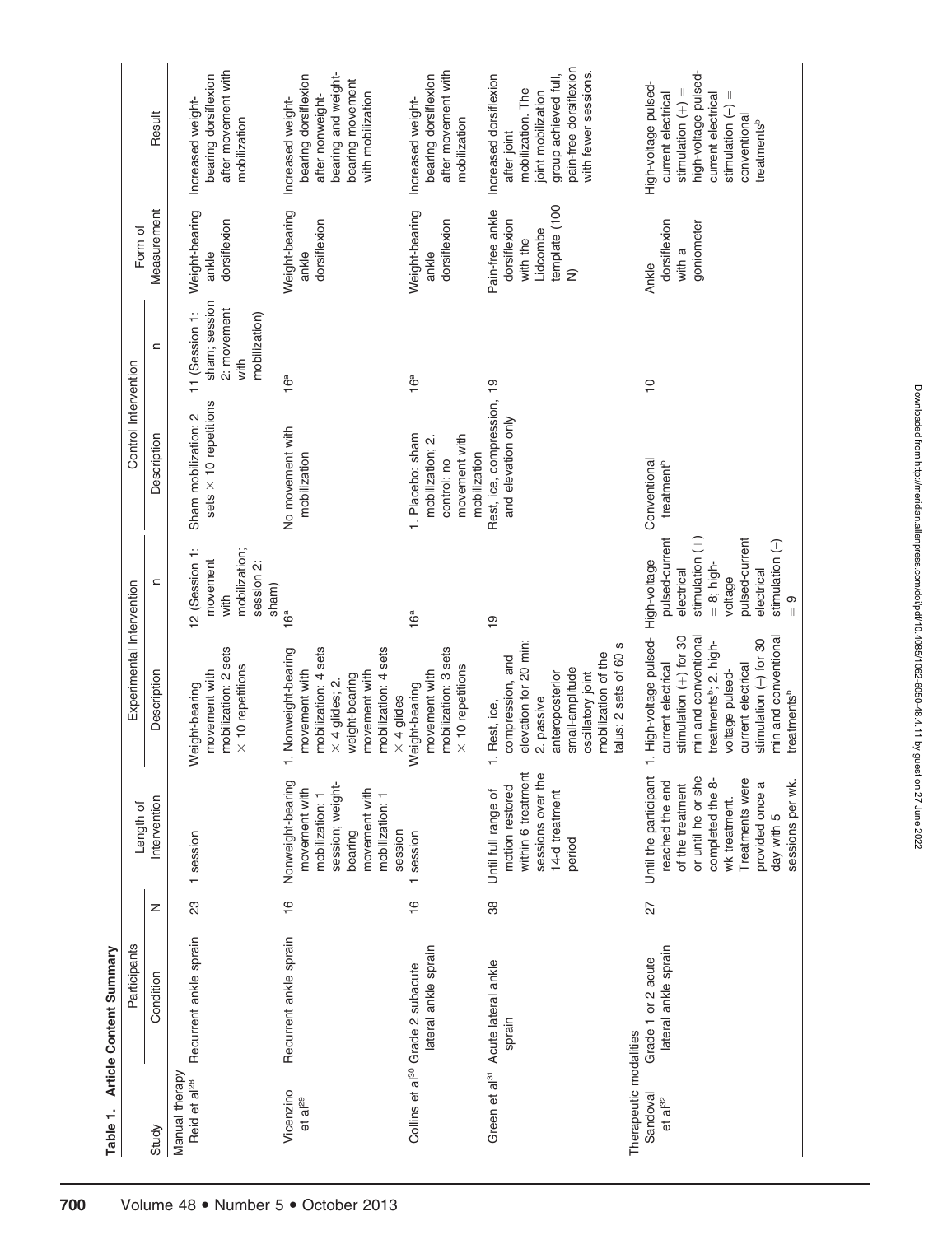| ř |
|---|
|   |
|   |

|                                                                 | Participants                                                                                                                                    |                          | Length of                                                                                                      | Experimental Intervention                                                                                                                                                                                                                                                    |                                              | Control Intervention                                                                                                                                                                                  |                          | Form of                                                                               |                                                                                                                               |
|-----------------------------------------------------------------|-------------------------------------------------------------------------------------------------------------------------------------------------|--------------------------|----------------------------------------------------------------------------------------------------------------|------------------------------------------------------------------------------------------------------------------------------------------------------------------------------------------------------------------------------------------------------------------------------|----------------------------------------------|-------------------------------------------------------------------------------------------------------------------------------------------------------------------------------------------------------|--------------------------|---------------------------------------------------------------------------------------|-------------------------------------------------------------------------------------------------------------------------------|
| Study                                                           | Condition                                                                                                                                       | z                        | Intervention                                                                                                   | Description                                                                                                                                                                                                                                                                  | $\overline{\phantom{0}}$                     | Description                                                                                                                                                                                           | $\overline{\phantom{a}}$ | Measurement                                                                           | Result                                                                                                                        |
| Borromeo<br>et al <sup>33</sup>                                 | Acute lateral ankle<br>sprain                                                                                                                   | 32                       | sessions within a<br>7-d period<br>3 treatment                                                                 | 90 min for session 1<br>absolute pressure:<br>sessions 2 and 3)<br>and standardized<br>oxygen at 2 atm<br>Hyperbaric oxygen<br>therapy (100%<br>and 60 min for<br>treatment <sup>c</sup>                                                                                     | $\frac{6}{5}$                                | $\frac{6}{5}$<br>Air at 1.1 atm absolute<br>pressure and<br>standardized<br>treatment                                                                                                                 |                          | dorsiflexion<br>goniometer<br>Active and<br>passive<br>with a                         | treatment sessions in<br>Increased dorsiflexion<br>over the course of<br>both groups                                          |
| Peer et al <sup>36</sup>                                        | lateral ankle sprain<br>Grade 1 or 2 acute                                                                                                      | 5                        | treatment: 20 min<br>stimulation: 6<br>Biomechanical<br>min; control<br>muscle                                 | Biomechanical muscle<br>gastrocnemius belly<br>(swisswing): 2 min<br>bottom of foot and<br>each at 20 Hz on<br>stimulation                                                                                                                                                   | ნ <sup>შ</sup>                               | ნი<br>ნ<br>compression, and<br>20 min of rest, ice,<br>elevation                                                                                                                                      |                          | with 20° to 30°<br>of knee flexion<br>dorsiflexion<br>goniometer<br>using a<br>Active | Increased dorsiflexion<br>muscle stimulation<br>biomechanical<br>treatment<br>after the                                       |
| Therapeutic exercises                                           | lateral ankle sprain<br>Youdas et al <sup>34</sup> Grade 1 or 2 acute                                                                           | $\overline{\mathcal{L}}$ | 6 wk                                                                                                           | with a home exercise<br>min $\times$ 3 sets per day<br>sets per day; group<br>per day; group 3: 2<br>of the injured ankle<br>muscle-tendon unit<br>Group 1: $30 s \times 3$<br>$2:1$ min $\times$ 3 sets<br>stretch to the calf<br>A standing static<br>program <sup>d</sup> | ∞<br>$2$ min $=$<br>$1$ min $=$<br>$7 = 508$ | $\circ$<br>No control group                                                                                                                                                                           |                          | with the knee<br>dorsiflexion<br>goniometer<br>Active ankle<br>extended<br>using a    | duration of stretching<br>Increased dorsiflexion<br>from baseline to 2-,<br>regardless of the<br>measurements<br>4-, and 6-wk |
| Psychological intervention<br>Christakou<br>et al <sup>35</sup> | Grade 2 acute lateral<br>ankle sprain                                                                                                           | $\frac{8}{1}$            | 4 sessions of the<br>imagery for 45<br>phase and 12<br>sessions of<br>intervention<br>$\frac{1}{\overline{E}}$ | imagery program: 12<br>45-min sessions and<br>$\pm$<br>program <sup>e</sup> (34.66<br>physiotherapy<br>Relaxation and<br>4.33 d)                                                                                                                                             | თ                                            | თ<br>Physiotherapy program<br>only $(33.77 \pm 4.57$ d)                                                                                                                                               |                          | dorsiflexion<br>goniometer<br>with a<br>Passive                                       | Experimental = control                                                                                                        |
| without weight bearing.                                         | a The authors used the crossover experimental study design, and<br><sup>b</sup> Conventional treatment included crushed ice bag for 20 min with |                          |                                                                                                                |                                                                                                                                                                                                                                                                              |                                              | elevation and isometric and resisted active exercises in all degrees of freedom of the ankle joint until the limits of pain<br>all participants received both experimental and control interventions. |                          |                                                                                       |                                                                                                                               |

 Standardized treatment programs included naproxen; rest, ice, compression, and elevation; range-of-motion and strengthening exercises; and proprioceptive training. <sup>a</sup> The home exercise program included active ankle range of motion; active exercise to the affected ankle in all planes; proprioceptive training; and rest, ice, compression, and

e Physiotherapy program included hydromassage, ultrasound, a laser device, range-of-motion exercises, strengthening exercises, proprioceptive training, cycling on a stationary bicycle, Physiotherapy program included hydromassage, ultrasound, a laser device, range-of-motion exercises, strengthening exercises, proprioceptive training, cycling on a stationary bicycle, forward lunges against a wall, step-ups and step-downs, diagonal hops, and stretching exercises. forward lunges against a wall, step-ups and step-downs, diagonal hops, and stretching exercises. elevation. elevation.

Downloaded from http://meridian.allenpress.com/doi/pdf/10.4085/1062-6050-48.4.11 by guest on 27 June 2022 Downloaded from http://meridian.allenpress.com/doi/pdf/10.4085/1062-6050-48.4.11 by guest on 27 June 2022

o o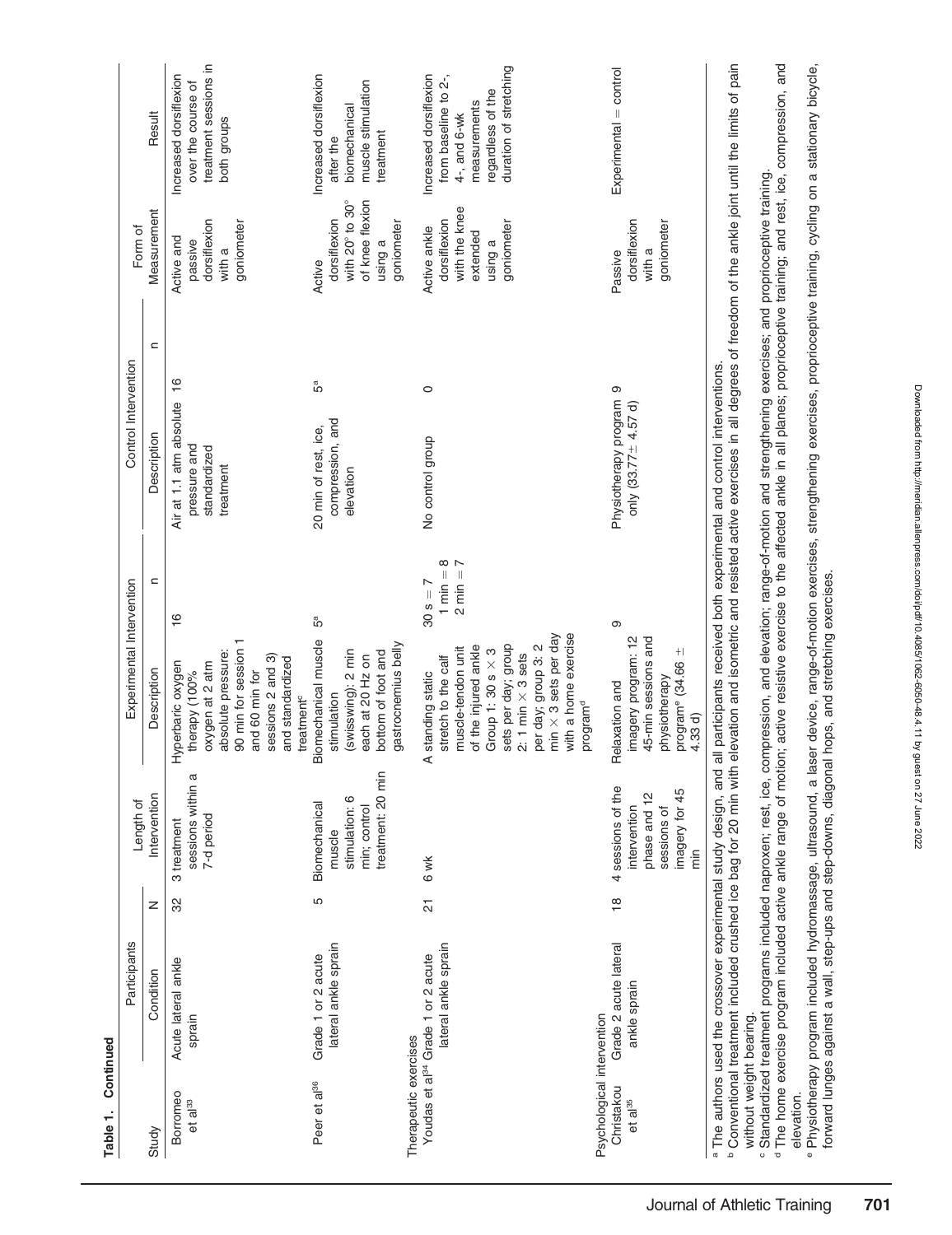#### Table 2. Methodologic Quality of the Included Studies

| Study                          | <b>Study Design</b>                | Oxford Centre for<br>Evidence-based<br>Medicine Level <sup>39</sup> | <b>Physiotherapy Evidence</b><br>Database (PEDro)<br>Scale Score <sup>37</sup> |
|--------------------------------|------------------------------------|---------------------------------------------------------------------|--------------------------------------------------------------------------------|
| Manual therapy                 |                                    |                                                                     |                                                                                |
| Reid et $al^{28}$              | Randomized control crossover trial | $2b-$                                                               | 6                                                                              |
| Vicenzino et al <sup>29</sup>  | Randomized control crossover trial | $2b-$                                                               | 7                                                                              |
| Collins et al <sup>30</sup>    | Randomized control crossover trial | $2b-$                                                               | 5                                                                              |
| Green et al <sup>31</sup>      | Randomized control trial           | 2 <sub>b</sub>                                                      | 6                                                                              |
| Therapeutic modalities         |                                    |                                                                     |                                                                                |
| Sandoval et al <sup>32</sup>   | Randomized control trial           | 2 <sub>b</sub>                                                      | 8                                                                              |
| Borromeo et al <sup>33</sup>   | Randomized control trial           | $2b-$                                                               | 6                                                                              |
| Peer et al <sup>36</sup>       | Outcome studies (crossover trial)  | 2c                                                                  | 2                                                                              |
| Therapeutic exercises          |                                    |                                                                     |                                                                                |
| Youdas et al <sup>34</sup>     | Randomized trial                   | 2c                                                                  | 4                                                                              |
| Psychological intervention     |                                    |                                                                     |                                                                                |
| Christakou et al <sup>35</sup> | Randomized control trial           | $2b-$                                                               | 3                                                                              |

after acute ankle sprain. The effect sizes for an increase in ankle dorsiflexion from the beginning of the first treatment session to the end of the last treatment session were large in both the experimental (Cohen  $d = 1.22$ ; 95% CI = 0.16, 2.16) and control groups (Cohen  $d = 1.27$ ; 95% CI  $= 0.20$ , 2.21; Table 3, Figure 5). Both groups received the standard physiotherapy program and produced large effect sizes with small 95% CIs, suggesting that the addition of mental relaxation and imagery intervention to a standard physiotherapy program has a small or no clinical benefit for ankle dorsiflexion improvements.

#### Recurrent Ankle Sprain

In 2 reports, researchers<sup>28,29</sup> studied 39 patients with recurrent ankle sprains. They performed MWM of the talocrual joint and assessed weight-bearing dorsiflexion. In both studies, weight-bearing dorsiflexion improved after the single dose of MWM in patients with recurrent ankle sprain compared with the control treatment. We graded the level of evidence as 2b because the randomized control crossover study designs for the MWM interventions yielded improvements in closed kinetic chain dorsiflexion after 1 dose of MWM. However, the effects of MWM on weight-bearing dorsiflexion among patients with recurrent ankle sprains ranged from 0.15 to 0.39, and associated 95% CIs crossed zero (Table 3, Figure 6). The small effect sizes with 95% CIs crossing zero indicates the improvements in ankle dorsiflexion after 1 dose of MWM in patients with recurrent ankle sprains were not clinically important. Therefore, the effects of MWM on weight-bearing dorsiflexion among participants with recurrent ankle sprains are inconclusive in both studies.

# **DISCUSSION**

A static-stretching intervention as part of a standardized home exercise program had the strongest effects on ankledorsiflexion improvement after acute ankle sprains. This was not unexpected because limited ankle dorsiflexion often is attributed to inflexibility of the triceps surae muscles.9,11,19,42 Tightness in the gastrocnemius-soleus complex likely is not caused directly by acute lateral ankle sprain but may develop as an adaptive response to immobilization and result from an abnormal gait pattern. For example, limited dorsiflexion ROM has been observed after cast immobilization for ankle conditions. $43,44$  A stretching technique commonly is incorporated to restore full ROM by targeting flexibility of the gastrocnemiussoleus muscle complex. The stretching intervention may increase flexibility before pain perception and allow the viscoelastic properties of junctions between muscle and tendon to overcome the stretch reflex or increase the stretch tolerance.43,45 In our review of the literature, we found stretching techniques added to the standard-of-care treatments produced improvements in ankle dorsiflexion in patients with acute ankle sprains that were supported by strong effect sizes. However, this finding should be interpreted with caution because the experimental design of Youdas et al<sup>34</sup> did not include a group that received only passive stretching or a control group that did not receive any treatment. All patients who participated in the study received the same interventions other than static stretching. Authors of several studies $46-48$  not included in this review have provided some evidence to support the use of stretching to improve dorsiflexion in healthy participants. However, determining the effectiveness of stretching is difficult in patients who have ankle conditions and may have had associated swelling, pain, adhesion, and altered arthrokinematics. We included this study in our systematic review because stretching has been accepted as part of the standard-of-care treatment to restore ankle-dorsiflexion ROM, and we considered that the standardized effect sizes allow us to compare the interventions performed by Youdas et  $al^{34}$  with other forms of interventions investigated in other studies included in this review. Therefore, the addition of stretching to a standard of care may be beneficial, but the clinical effects of stretching techniques alone on ankle dorsiflexion after acute ankle sprains are still unknown. Further investigation is necessary to determine if adaptive tightness in the gastrocnemius-soleus complex develops after acute ankle sprains and if the stretching intervention in isolation for acute ankle sprains is the source of the clinical benefit for dorsiflexion improvement.

When ankle dorsiflexion is limited, a joint-mobilization technique may be used to address a potential arthrokine-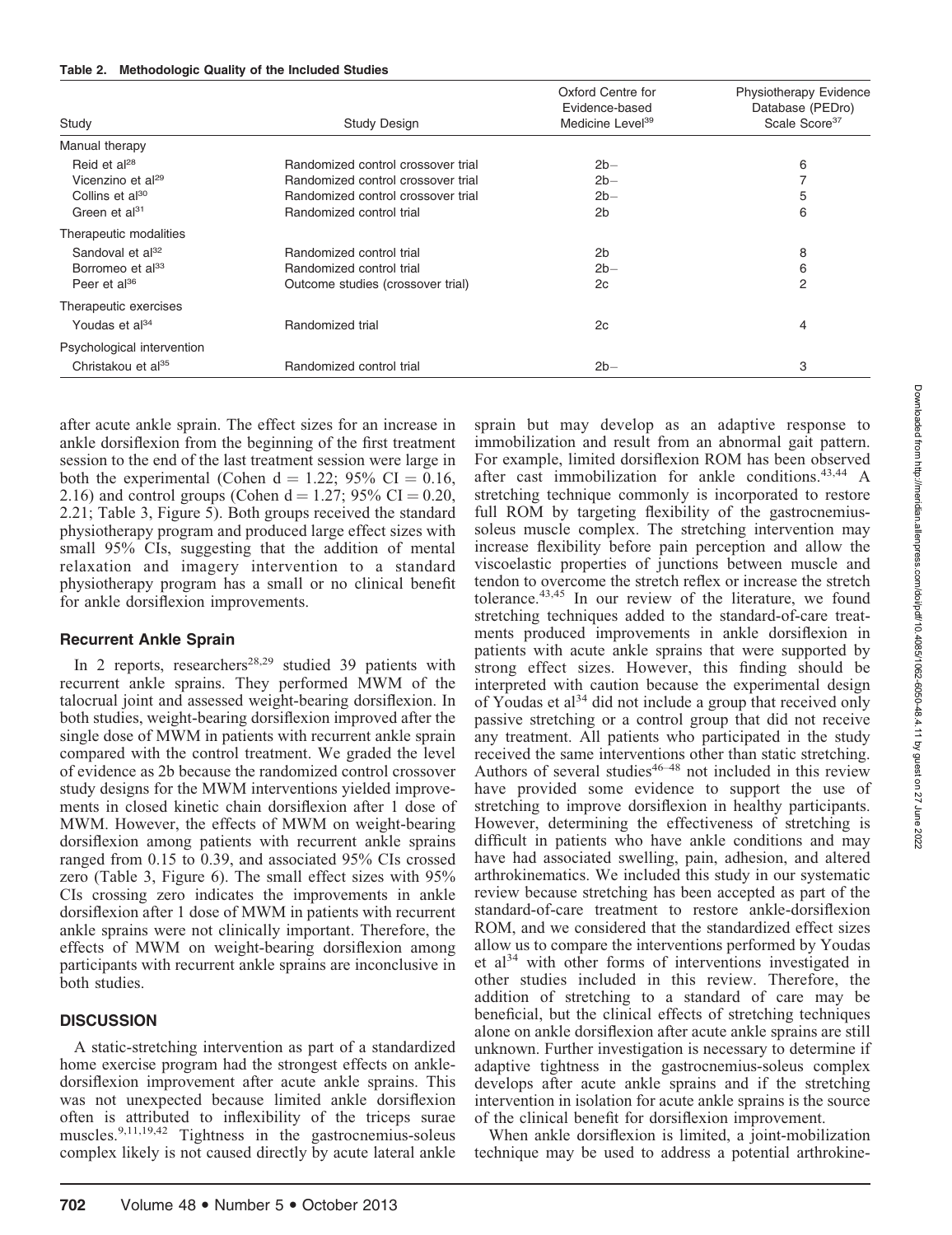| Study                                             | Intervention                                                                                                              | Effect of 1 Dose<br>(95% Confidence Interval)                                                                                                                     | <b>Effect of Multiple Doses</b><br>(95% Confidence Interval)                                                                                 |
|---------------------------------------------------|---------------------------------------------------------------------------------------------------------------------------|-------------------------------------------------------------------------------------------------------------------------------------------------------------------|----------------------------------------------------------------------------------------------------------------------------------------------|
|                                                   |                                                                                                                           |                                                                                                                                                                   |                                                                                                                                              |
| Acute ankle sprain<br>Green et al <sup>31,a</sup> | Passive joint mobilization                                                                                                | Session 1: 0.45 (-0.20, 1.08)<br>Session 2: 0.19 (-0.47, 0.84)<br>Session 3: 0.11 (-0.61, 0.83)<br>Session 4: 0.37 (-0.80, 1.48)<br>Session 5: 0.09 (-1.31, 1.46) | 2 Sessions: 1.28 (0.55, 1.96)b,c<br>3 Sessions: 1.63 (0.81, 2.36)b,c<br>4 Sessions: 1.49 (0.44, 2.44)b,c<br>5 Sessions: 1.71 (0.47, 2.83)b,c |
|                                                   | Control (rest, ice, compression, and<br>elevation)                                                                        | Session 1: 0.09 (-0.55, 0.73)                                                                                                                                     | 2 Sessions: 0.76 (0.09, 1.40) <sup>c</sup>                                                                                                   |
|                                                   |                                                                                                                           | Session 2: 0.21 (-0.43, 0.84)<br>Session 3: $-0.13$ ( $-0.76$ , 0.51)<br>Session 4: - 0.17 (-0.86, 0.53)<br>Session 5: 0.27 (-0.58, 1.10)                         | 3 Sessions: 0.95 (0.26, 1.60)b,c<br>4 Sessions: 1.11 (0.37, 1.80)b,c<br>5 Sessions: 1.65 (0.76, 2.45)b,c                                     |
| Sandoval et al <sup>32</sup>                      | High-voltage pulsed-current electrical<br>stimulation $(+)$ and conventional<br>treatment <sup>d</sup>                    | NA                                                                                                                                                                | $0.35$ ( $-0.66$ , 1.31)                                                                                                                     |
|                                                   | High-voltage pulsed-current electrical<br>stimulation $(-)$ and conventional<br>treatment <sup>d</sup>                    | <b>NA</b>                                                                                                                                                         | $0.94 (-0.02, 1.82)$                                                                                                                         |
| Borromeo et al <sup>33</sup>                      | Conventional treatment <sup>d</sup> only<br>Hyperbaric oxygen therapy and<br>standardized treatments <sup>e</sup>         | NA.<br>$0.46$ (-0.26, 1.15)                                                                                                                                       | $0.81$ (-0.13, 1.69)<br>1.32 $(0.53, 2.05)^{b}$                                                                                              |
| Peer et al <sup>36</sup>                          | Air and standardized treatments <sup>e</sup><br>Biomechanical muscle stimulation<br>Rest, ice, compression, and elevation | $0.50$ (-0.21, 1.19)<br>$0.52$ (-0.79, 1.72)<br>$-0.05$ ( $-1.28$ , 1.20)                                                                                         | 1.22 $(0.44, 1.94)^{b}$<br>NA.<br><b>NA</b>                                                                                                  |
| Youdas et al <sup>34</sup>                        | Static stretching for 30 s and home<br>exercise program <sup>f</sup>                                                      | NA.                                                                                                                                                               | 1.36 $(0.12, 2.42)^{b}$                                                                                                                      |
|                                                   | Static stretching for 1 min and home<br>exercise program <sup>f</sup><br>Static stretching for 2 min and home             | <b>NA</b><br><b>NA</b>                                                                                                                                            | 1.86 $(0.60, 2.91)^b$<br>$1.99$ (0.60, 3.10) <sup>b</sup>                                                                                    |
| Christakou et al <sup>35</sup>                    | exercise program <sup>f</sup>                                                                                             | <b>NA</b>                                                                                                                                                         |                                                                                                                                              |
|                                                   | Relaxation and imagery program and<br>physiotherapy program <sup>9</sup><br>Physiotherapy program <sup>9</sup> only       | <b>NA</b>                                                                                                                                                         | 1.22 $(0.16, 2.16)^{b}$<br>1.27 $(0.20, 2.21)^b$                                                                                             |
| Subacute ankle sprain                             |                                                                                                                           |                                                                                                                                                                   |                                                                                                                                              |
| Collins et al <sup>30</sup>                       | Weight-bearing movement with<br>mobilization                                                                              | $0.38$ (-0.32, 1.07)                                                                                                                                              | NA.                                                                                                                                          |
|                                                   | Placebo<br>Control                                                                                                        | $0.05$ (-0.65, 0.74)<br>$-0.06$ ( $-0.75$ , 0.64)                                                                                                                 | NA<br>NA                                                                                                                                     |
| Recurrent ankle sprain                            |                                                                                                                           |                                                                                                                                                                   |                                                                                                                                              |
| Reid et al <sup>28</sup>                          | Weight-bearing movement with<br>mobilization                                                                              | $0.15$ (-0.44, 0.72)                                                                                                                                              | <b>NA</b>                                                                                                                                    |
|                                                   | Sham mobilization                                                                                                         | $0.05$ (-0.53, 0.62)                                                                                                                                              | <b>NA</b>                                                                                                                                    |
| Vicenzino et al <sup>29</sup>                     | Weight-bearing movement with<br>mobilization                                                                              | $0.39$ (-0.32, 1.08)                                                                                                                                              | NA                                                                                                                                           |
|                                                   | Nonweight-bearing movement with<br>mobilization                                                                           | $0.29$ (-0.41, 0.98)                                                                                                                                              | NA                                                                                                                                           |
|                                                   | Control                                                                                                                   | $0.13$ (-0.57, 0.82)                                                                                                                                              | <b>NA</b>                                                                                                                                    |

#### Table 3. Effect Size With 95% Confidence Interval for Improved Ankle Dorsiflexion After 1 Dose or Multiple Doses of Therapeutic Interventions

Abbreviation: NA indicates not applicable.

a The authors performed 6 sessions of the interventions for each group; however, only 1 patient received passive oscillatory joint mobilization in the last session. Therefore, we could not calculate the effect size and 95% confidence interval because of the lack of mean and standard deviation.

**b** Indicates large effect size with 95% confidence interval that did not cross zero.

<sup>c</sup> Indicates effect size was calculated from baseline measurement before the first session to measurement immediately after each session. <sup>d</sup> Conventional treatment included crushed ice bag for 20 min with elevation and isometric and resisted active exercises in all degrees of freedom at the ankle joint until the limits of pain without weight bearing.

<sup>e</sup> Standardized treatment programs included naproxen; rest, ice, compression, and elevation; range-of-motion and strength exercises; and proprioceptive training.

<sup>f</sup> The home exercise program included active ankle range of motion; active resistive exercise to the affected ankle in all planes; proprioceptive training; and rest, ice, compression, and elevation.

<sup>g</sup> Physiotherapy program included hydromassage, ultrasound, a laser device, range-of-motion exercises, strengthening exercises, proprioceptive training, cycling on a stationary bicycle, forward lunges against a wall, step-ups and step-downs, diagonal hops, and stretching exercises.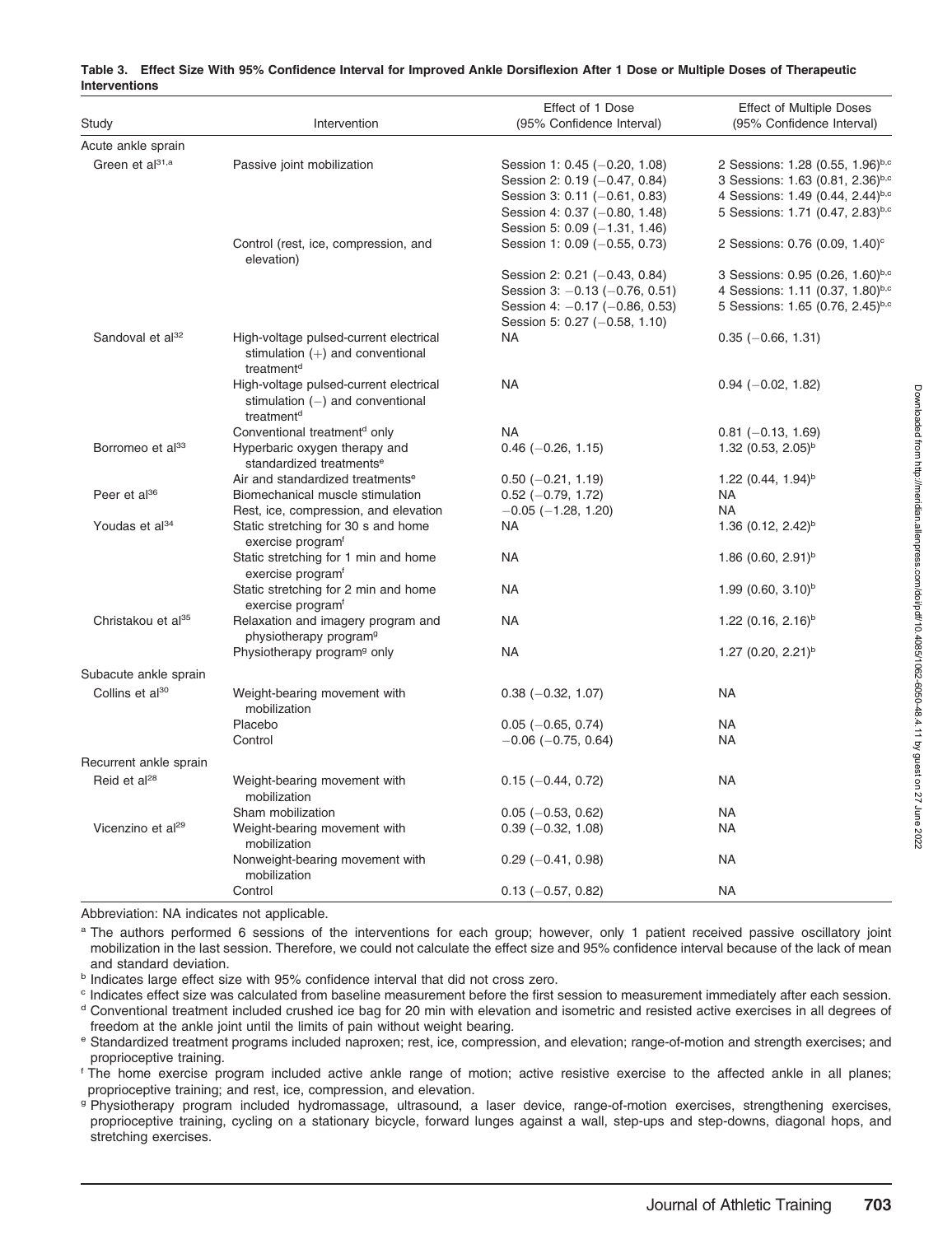

Figure 2. Effect sizes with 95% confidence intervals for improvements in ankle- dorsiflexion range of motion immediately after joint mobilization in individuals with acute or subacute ankle sprain. Abbreviations: AP, anteroposterior; MWM, movement with mobilization. <sup>a</sup> Indicates a passive small-amplitude oscillatory talocrual joint mobilization was applied in the AP direction. <sup>b</sup> The group receiving rest, ice, compression, and elevation was considered the control group in the study by Green et al.<sup>31</sup>

matic restriction. Proper accessory motion is necessary to achieve full physiologic ROM. During normal ankle dorsiflexion, the convex talus glides posteriorly, rolls upward, and rotates externally on the concave surface of the mortise, and the fibula glides superiorly and moves laterally away from the tibia.<sup>10,11,31,49</sup> However, after an acute ankle sprain, posterior gliding of the talus may be restricted during dorsiflexion because disruption of the anterior talofibular ligament may induce anterior subluxation and internal rotation of the talus on the mortise and anterior and inferior displacement of the distal fibula.8,10,11,49–51 Therefore, anterior talar translation often is theorized to limit accessory motions in the talocrural joint, which may impair normal ankle dorsiflexion. Passive oscillatory talocrual joint mobilization is purported to increase accessory joint motions by passively restoring posterior glide of the talus and correcting the positional fault of the talus and distal fibula.<sup>31,49,52</sup> Mulligan<sup>49</sup> introduced the MWM treatment techniques for correcting the positional fault of the bony segments, improving joint ROM, and restoring pain-free function by combining physiologic (osteokinematic) and accessory joint movements. In the MWM treatment techniques, a sustained manual gliding force is applied to a joint in a direction perpendicular to the plane of motion or impaired motion while the patient actively performs a painful and restricted motion of that joint. $49,53$  An application of MWM for improving dorsiflexion after ankle sprain consists of a passive glide of the tibia relative to the talus in a posteroanterior direction or a glide of the talus on the tibia in an anteroposterior direction that is sustained during active dorsiflexion to the end of pain-free ROM.<sup>49</sup>

Although increases in ankle dorsiflexion were demonstrated after 1 passive oscillatory joint mobilization in patients with acute ankle sprain<sup>31</sup> or MWM in patients with subacute<sup>30</sup> or recurrent ankle sprain<sup>28,29</sup> in 4 studies included in this review,  $28$  the clinical relevance of conclusions drawn from the current literature is limited because the associated effect sizes were small to moderate, with 95% CIs that crossed zero. However, the studies in which authors evaluated passive oscillatory joint mobilization or MWM were categorized as level 2b evidence and produced a mean PEDro score of 6.0, allowing for moderately supportive evidence and practical recommendation for considering the use of these interventions as a part of rehabilitation for individuals with ankle sprains. These patients already may have had restored ankle dorsiflexion, or the observed restriction to ankle dorsiflex-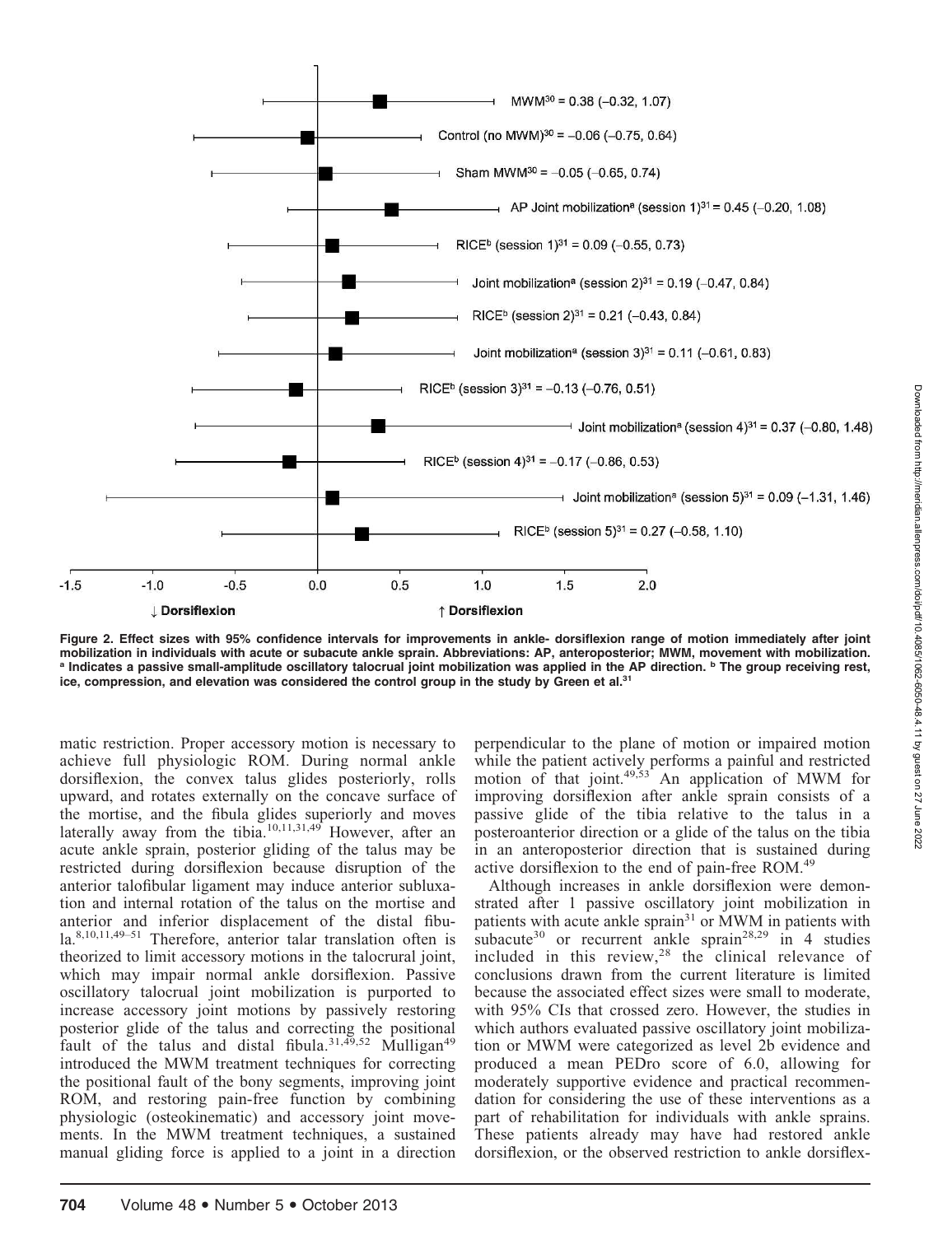

Figure 3. Effect sizes with 95% confidence intervals for improvements in ankle dorsiflexion range of motion immediate after therapeutic modalities in individuals with acute or subacute ankle sprain. Abbreviations: BMS, biomechanical muscle stimulation; CG, conventional treatment group; HVPS (-), negative-polarity high-voltage pulsed-current electrical stimulation; HVPS (+), positive-polarity high-voltage pulsed-current electrical stimulation; HBO, hyperbaric oxygen therapy; and RICE, rest, ice, compression, and elevation.

ion may have been multifactorial; therefore, 1 treatment may have limited benefit. We could not find studies in which authors have examined the effects of more than 1 bout of MWM on ankle dorsiflexion after an ankle sprain. Investigators should examine the effect of MWM with multiple consecutive treatments to determine the clinical relevance of dorsiflexion improvements. Green et  $al<sup>31</sup>$ provided 6 treatment sessions of joint mobilization with RICE or RICE alone to patients with acute ankle sprains. The multiple consecutive treatments of joint mobilization with RICE produced large effect sizes for ankle-dorsiflexion improvement and 95% CIs did not cross zero. However, caution is needed when interpreting the effect sizes of multiple consecutive treatments of passive joint mobilization in the study. Normal ankle-dorsiflexion ROM was restored with fewer treatment sessions in patients who received passive joint-mobilization interventions with RICE than in patients who received only RICE. Patients were discharged from the trial when full ankle dorsiflexion was restored. Subsequently, not all patients in the experimental group received the same number of treatment sessions because the total number of patients declined progressively over the 6 intervention sessions upon achieving full ankle dorsiflexion. Furthermore, the control group, which received the RICE protocol alone, showed large effect sizes with small 95% CIs for multiple consecutive treatments for ankle-dorsiflexion improvements. Therefore, the evidence is inconclusive with respect to the beneficial effect of a passive oscillatory joint mobilization alone for ankle-dorsiflexion improvement. In addition, this study lasted 2 weeks with 6 maximal treatment sessions; however, no long-term follow-up was conducted to determine if these improvements in ankle dorsiflexion ROM were maintained. Investigators should examine the permanence of the improvements in ankle dorsiflexion.

Ankle dorsiflexion typically is restricted by pain, spasm, and swelling, and subsequently, therapeutic modalities controlling pain and swelling may effect moderate improvement in ankle dorsiflexion. Cryotherapy and electrotherapy often are incorporated to minimize pain, spasm, and neural inhibition, thereby allowing for earlier and more aggressive interventions to restore motion.<sup>54</sup> Hyperbaric oxygen treatment, a less traditional therapeutic intervention, is purported to cause vasoconstriction, facilitate reabsorption of extravascular fluid into the circulation,

6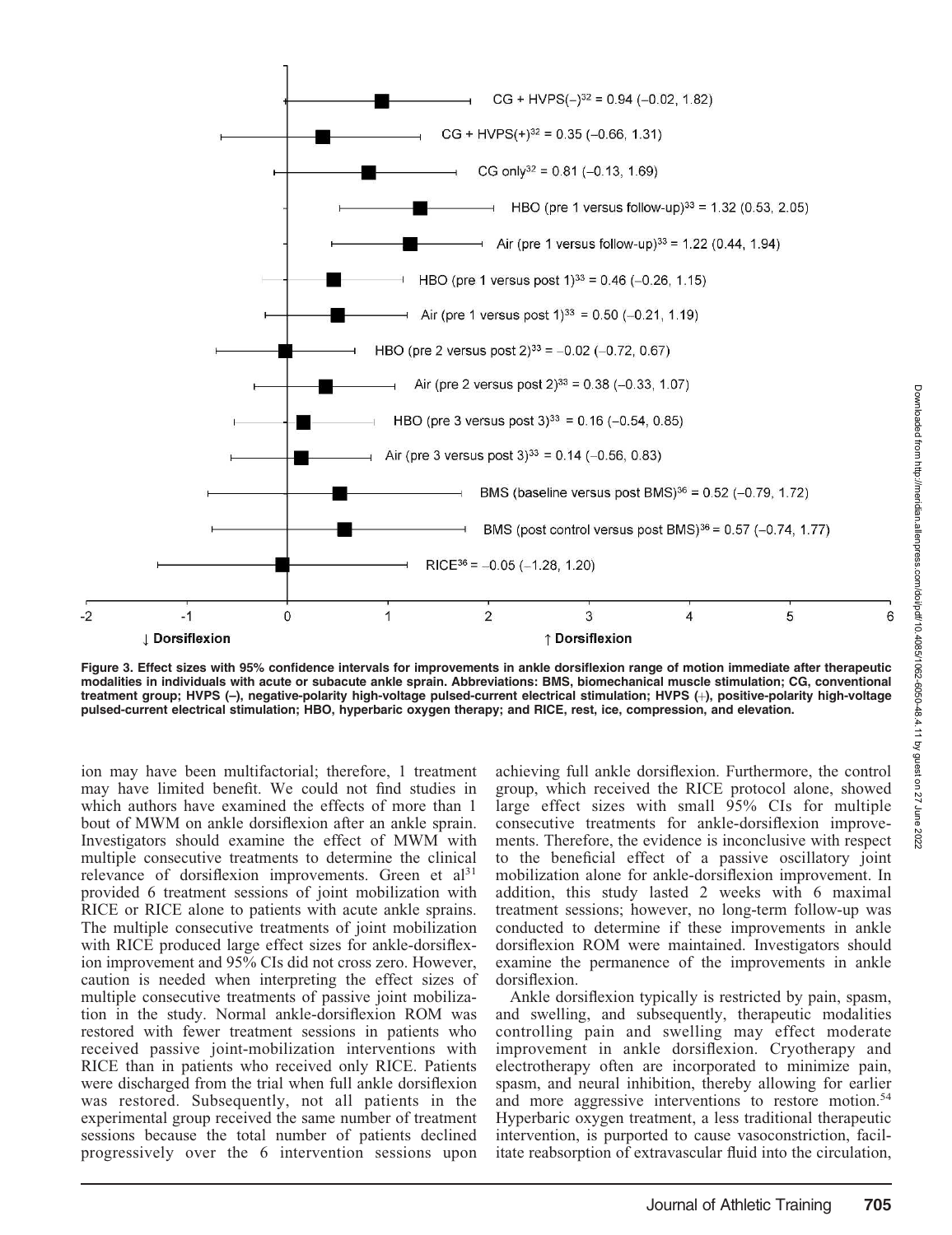

Figure 4. Effect sizes with 95% confidence intervals for an improvement in ankle dorsiflexion after static stretching with a home exercise program in individuals with acute ankle sprain (active ankle range of motion; active resistive exercise to the affected ankle in all planes; proprioceptive training; and rest, ice, compression, and elevation). Abbreviation: SS, static stretch.

and accelerate debridement by increasing oxygen delivery to macrophages, thus assisting in controlling the amount of swelling. Green et  $al<sup>31</sup>$  reported a small associated effect size for acute increase in ankle dorsiflexion after a RICE protocol in the control group (Cohen  $d = 0.09$ ), whereas Peer et al<sup>36</sup> reported negative effects for immediate improvement in ankle dorsiflexion after a RICE protocol in patients with acute ankle sprain (Cohen  $d = -0.05$ ). Sandoval et al<sup>32</sup> noted strong effect sizes after negativepolarity HVPS with a standardized intervention program (Cohen  $d = 0.94$ ) or the standardized intervention program alone (Cohen d = 0.81); however, the associated  $95\%$  CIs crossed zero. Borromeo et  $al<sup>33</sup>$  reported small to moderate effect sizes for increases in ankle dorsiflexion after 1 dose of hyperbaric oxygen (Cohen  $d = 0.46$ ), but again the 95% CIs crossed zero. Therefore, although associated with mostly favorable results, the improvement in ankle dorsiflexion after 1 dose of cryotherapy, electrotherapy, and hyperbaric oxygen may not be clinically relevant.

We did not find evidence to support the use of relaxation and imagery techniques to increase ankle dorsiflexion after ankle sprain. Christakou et al<sup>35</sup> noted that mental relaxation and imagery intervention for patients sustaining lateral

ankle sprains had no clinical benefit for ankle-dorsiflexion improvement. The effect sizes for the improvements in ankle dorsiflexion were also large in both the experimental (Cohen  $d = 1.22$ ) and control groups (Cohen  $d = 1.27$ ) with narrow 95% CIs, indicating that the combination of mental relaxation and imagery combined with standard-of-care treatments was not more beneficial than the standard-ofcare treatment alone for improving ankle dorsiflexion. However, the design of the groups and treatment protocol, the use of a weak measure of internal and external imagery, and a small sample size limited the strength of clinical evidence. Whereas some investigators<sup>55,56</sup> have suggested that imagery and relaxation may be able to reduce pain and improve neuromuscular control through central nervous system changes in spinal and cortical pathways, further research is needed to investigate the influence of psychological interventions on restoration of ankle dorsiflexion and the mechanisms behind it.

Some researchers have suggested that a combination of factors restricts ankle dorsiflexion after ankle sprain. Vicenzino et al<sup>29</sup> demonstrated a relationship between an improvement in posterior talar glide and weight-bearing dorsiflexion after weight-bearing MWM in patients with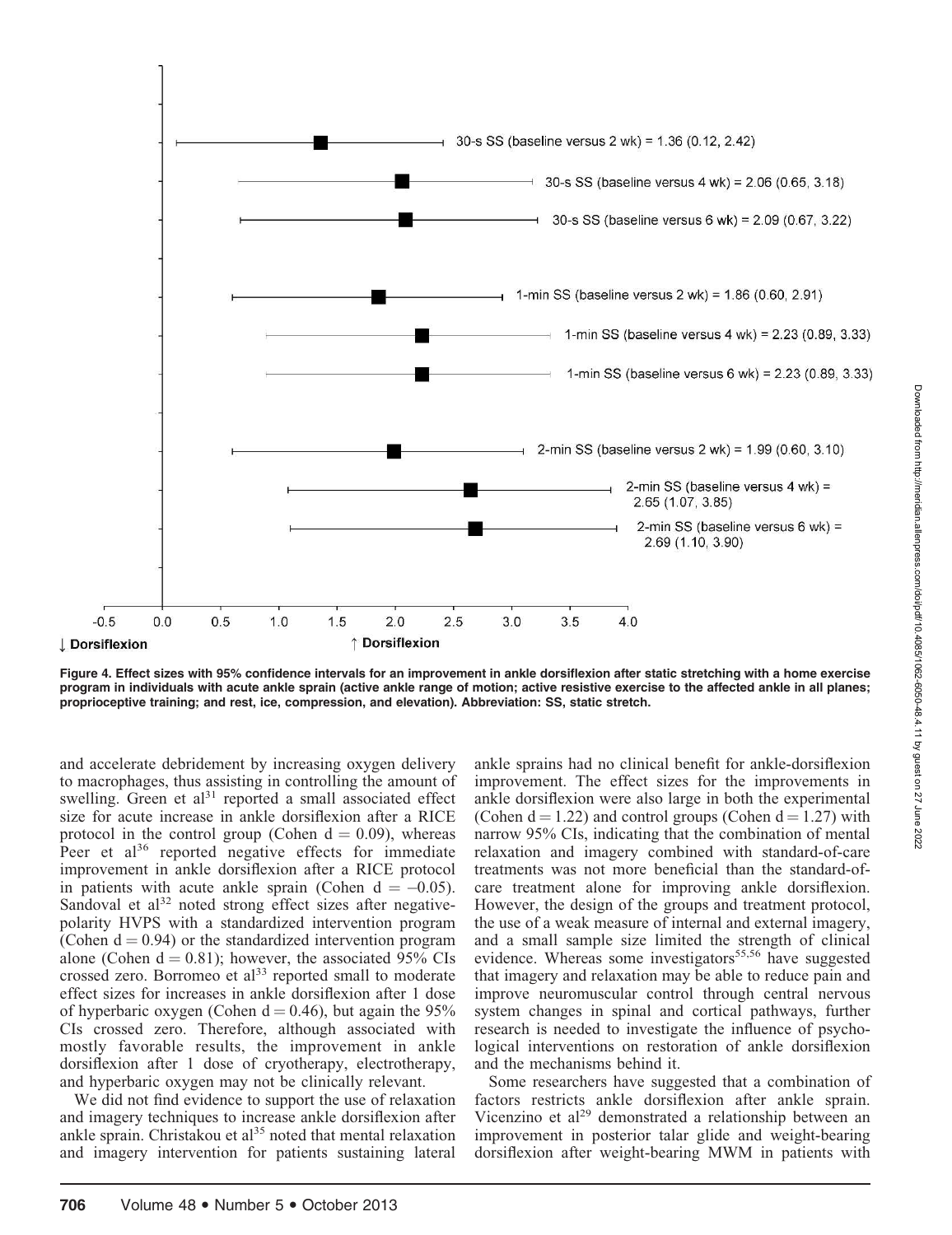

Figure 5. Effect sizes with 95% confidence intervals for improved ankle dorsiflexion after psychological intervention in individuals with acute ankle sprain. Abbreviation: PT (physiotherapy) program included hydromassage, ultrasound, laser, range-of-motion exercises, strengthening exercises, proprioceptive training, cycling on a stationary bicycle, forward lunges against a wall, step-ups and down, diagonal hops, and stretching exercises.

recurrent ankle sprain. However, Denegar et al<sup>8</sup> found no differences in ankle dorsiflexion between the injured and uninjured ankles in 12 patients who had histories of lateral ankle sprain within the 6 months before the study and who had returned to sport participation; yet the amount of posterior talar glide was reduced in the injured ankle ( $8^{\circ}$   $\pm$ 5.8°) compared with the uninjured ankle  $(16.6^{\circ} \pm 3.4^{\circ})$  in the 6 months after ankle sprain. The difference was associated with a very strong effect size and a 95% CI that did not cross zero (Cohen  $d = 1.81$ ; 95% CI = 0.81, 2.69). Denegar et al<sup>8</sup> further explained that restored ankle dorsiflexion may be due to flexibility of the gastrocnemiussoleus complex and hypermobility of other joints. The selection of therapeutic interventions for improving ankle dorsiflexion after ankle sprains depends on multiple limiting factors to ankle dorsiflexion. Therefore, a clinician should consider an approach to improve ankle dorsiflexion that may necessitate recognizing which factors limit ankle dorsiflexion after an ankle sprain.

Although the authors of 8 of the studies we included in this review assessed ankle dorsiflexion along with the level of pain or the amount of swelling to determine treatment effectiveness, only Borromeo et  $a^{33}$  also provided patient self-reported functional scores, showing a strong effect for improved self-reported functional scores after 7 days of hyperbaric oxygen treatments (Cohen  $d = 18.66$ ; 95% CI = 13.68, 22.70). However, none of the authors of the studies included in our review examined the relationship between improvements in dorsiflexion and patient progress using

patient self-reported functional outcome measures. A patient-oriented approach using self-reported function may be necessary to determine maximal treatment efficiency and efficacy in addition to dorsiflexion measurements.

#### **CONCLUSIONS**

Restoring normal ROM of ankle dorsiflexion after ankle sprains is important to minimize the risk of reinjury and quickly restore full functional abilities. From our review, the existing evidence suggests that clinicians need to consider what may be the limiting factor of ankle dorsiflexion to select the most appropriate treatments and interventions. The small amount of patient-oriented evidence coupled with heterogeneous patient populations across studies may limit the clinical relevance of conclusions drawn from the literature. Investigators should examine the long-term effects of treatments on ankle dorsiflexion and a relationship between an improvement in ankle dorsiflexion and measures of patient self-reported and physical function to determine the most appropriate forms of therapeutic interventions to address ankle-dorsiflexion limitation.

#### ACKNOWLEDGMENTS

We thank Alfred A. Bove, MD, PhD, and Ann Christakou for granting permission to use their unpublished data.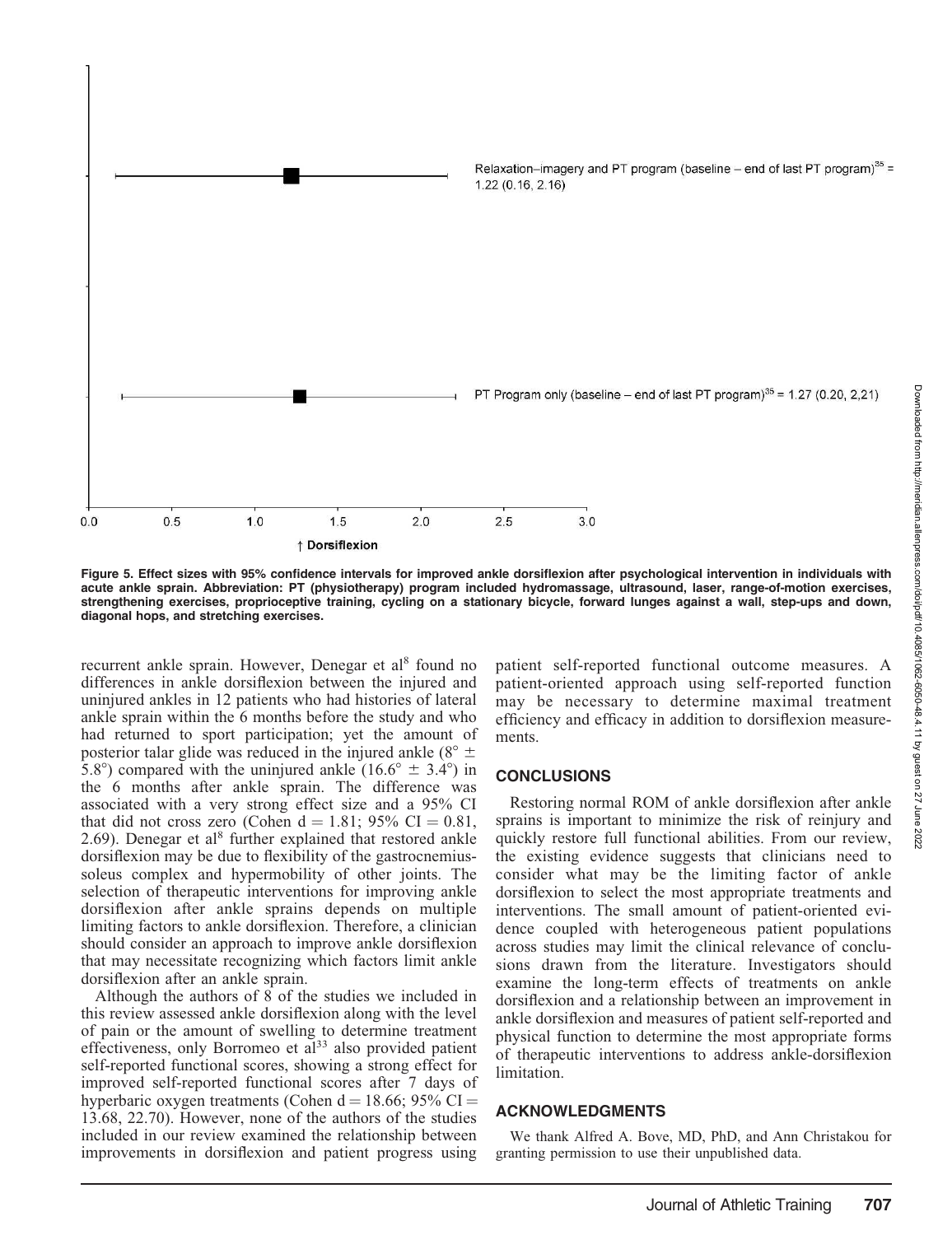

Figure 6. Effect sizes with 95% confidence intervals for improved ankle-dorsiflexion range of motion immediately after movement with mobilization (MWM) in individuals with recurrent ankle sprain. Abbreviations: NWB, nonweight bearing; and WB, weight bearing.

#### **REFERENCES**

- 1. Fernandez WG, Yard EE, Comstock RD. Epidemiology of lower extremity injuries among U.S. high school athletes. Acad Emerg Med. 2007;14(7):641–645.
- 2. Hootman JM, Dick R, Agel J. Epidemiology of collegiate injuries for 15 sports: summary and recommendations for injury prevention initiatives. J Athl Train. 2007;42(2):311–319.
- 3. Cumps E, Verhagen E, Meeusen R. Prospective epidemiological study of basketball injuries during one competitive season: ankle sprains and overuse knee injuries. J Sports Sci Med. 2007;6(2):204– 211.
- 4. Fong DT, Hong Y, Chan LK, Yung PS, Chan KM. A systematic review on ankle injury and ankle sprain in sports. Sports Med. 2007; 37(1):73–94.
- 5. Baumhauer JF, Alosa DM, Renstrom AF, Trevino S, Beynnon B. A prospective study of ankle injury risk factors. Am J Sports Med. 1995;23(5):564–570.
- 6. Safran MR, Benedetti RS, Bartolozzi AR III, Mandelbaum BR. Lateral ankle sprains: a comprehensive review. Part 1: etiology, pathoanatomy, histopathogenesis, and diagnosis. Med Sci Sports Exerc. 1999;31(7 suppl):S429–S437.
- 7. Tabrizi P, McIntyre WM, Quesnel MB, Howard AW. Limited dorsiflexion predisposes to injuries of the ankle in children. *J Bone* Joint Surg Br. 2000;82(8):1103–1106.
- 8. Denegar CR, Hertel J, Fonseca J. The effect of lateral ankle sprain on dorsiflexion range of motion, posterior talar glide, and joint laxity. J Orthop Sports Phys Ther. 2002;32(4):166–173.
- 9. Denegar CR, Miller SJ III. Can chronic ankle instability be prevented? Rethinking management of lateral ankle sprains. J Athl Train. 2002;37(4):430–435.
- 10. Hubbard TJ, Hertel J. Mechanical contributions to chronic lateral ankle instability. Sports Med. 2006;36(3):263–277.
- 11. Hertel J. Functional anatomy, pathomechanics, and pathophysiology of lateral ankle instability. J Athl Train. 2002;37(4):364–375.
- 12. Hertel J. Functional instability following lateral ankle sprain. Sports Med. 2000;29(5):361–371.
- 13. Neely FG. Biomechanical risk factors for exercise-related lower limb injuries. Sports Med. 1998;26(6):395–413.
- 14. Kaufman KR, Brodine SK, Shaffer RA, Johnson CW, Cullison TR. The effect of foot structure and range of motion on musculoskeletal overuse injuries. Am J Sports Med. 1999;27(5):585–593.
- 15. Pope R, Herbert R, Kirwan J. Effects of ankle dorsiflexion range and pre-exercise calf muscle stretching on injury risk in army recruits. Aust J Physiother. 1998;44(3):165–172.
- 16. Drewes LK, McKeon PO, Kerrigan DC, Hertel J. Dorsiflexion deficit during jogging with chronic ankle instability. *J Sci Med Sport*. 2009; 12(6):685–687.
- 17. Willems TM, Witvrouw E, Delbaere K, Mahieu N, De Bourdeaudhuij I, De Clercq D. Intrinsic risk factors for inversion ankle sprains in male subjects: a prospective study. Am J Sports Med. 2005;33(3): 415–423.
- 18. Lun V, Meeuwisse WH, Stergiou P, Stefanyshyn D. Relation between running injury and static lower limb alignment in recreational runners. Br J Sports Med. 2004;38(5):576–580.
- 19. Wright IC, Neptune RR, van den Bogert AJ, Nigg BM. The influence of foot positioning on ankle sprains. J Biomech. 2000;33(5):513–519.